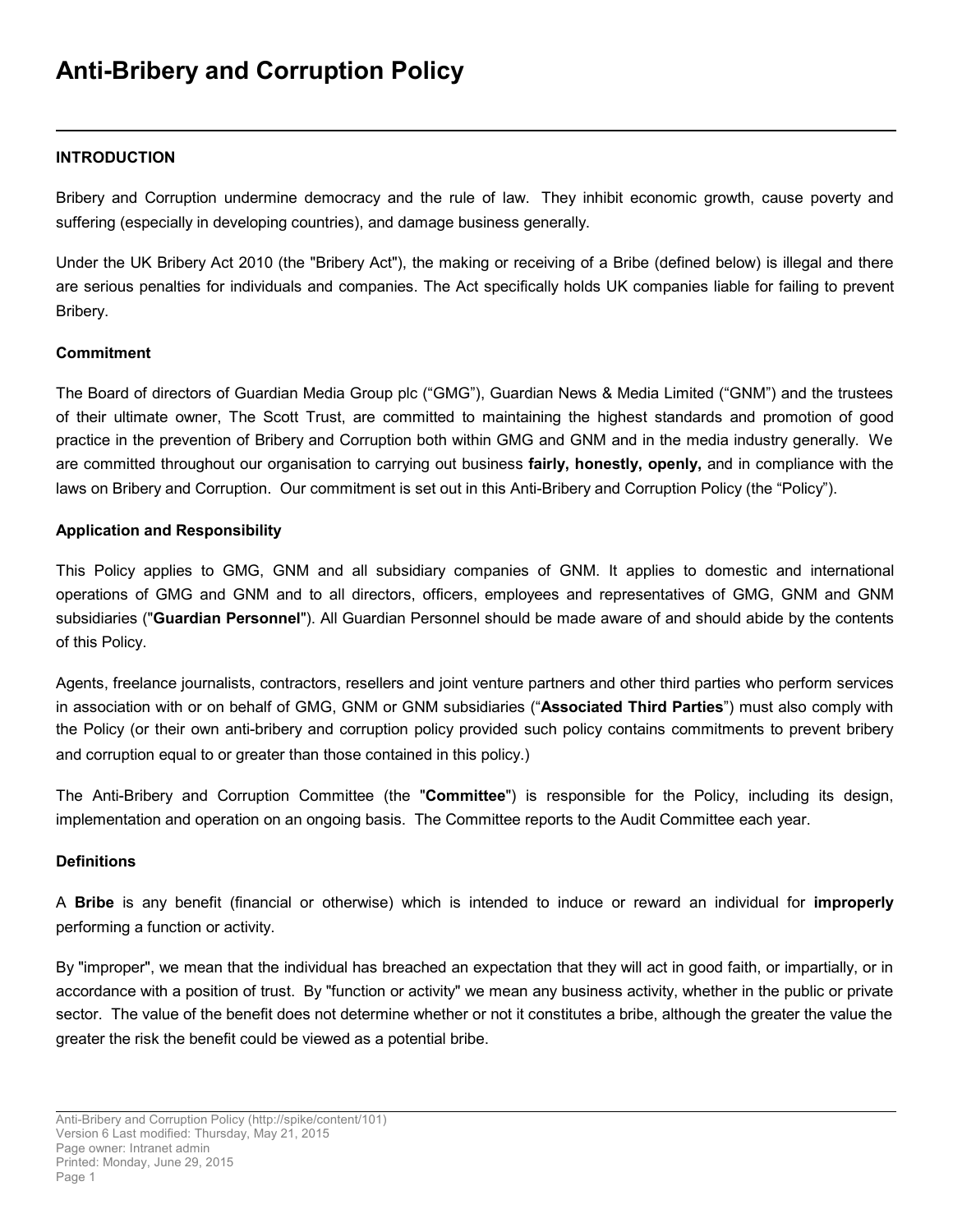#### **General Standards of Conduct**

- 1. All Guardian Personnel and Associated Third Parties are expected to conduct GMG and GNM's business in accordance with best practice of UK business standards, that is to say legally, ethically and with the highest levels of integrity.
- 2. Engaging in Bribery or Corruption, or any other activity that would lessen the reputation or integrity of GMG and GNM generally, in any jurisdiction, regardless of local custom or practice, is strictly prohibited.
- 3. Both the offering and receiving of Bribes are criminal offences under the terms of the Bribery Act. Consequently, no Guardian Personnel or Associated Third Parties shall **offer, promise or give** any Bribe to any person in order to secure any form of advantage for GMG or GNM, including obtaining or retaining business, obtaining or retaining an advantage in the conduct of business, or directing business to any person or entity. Nor shall any Guardian Personnel or Associated Third Party **receive or agree to receive** any Bribe that may influence business decisions with which GMG or GNM is associated or connected, or compromise business judgment.
- 4. For journalists / Editorial staff, there are specific risks that certain conduct may amount to Bribes, for example the use of payments to: (i) improperly receive information; (ii) influence editorial decisions; or (iii) reveal source information. For guidance on these issues, Editorial staff should refer to the editorial code or speak to their Managing Editor.

## **Facilitation Payments**

- 5. "Facilitation Payments" are unofficial payments made to **public officials** to secure or expedite the performance of a **routine or necessary action**. Making a Facilitation Payment is a criminal offence under the terms of the Bribery Act, which specifically prohibits bribery of a foreign public official if there is intention to influence that official in the exercise of their duty, or to obtain or retain an advantage in the conduct of business.
- 6. However, there may be a defence if you are forced to pay a Facilitation Payment out of duress (meaning that you were obliged to make the payment to protect against loss of life, limb or liberty).
- 7. For guidance on these issues, Editorial staff should refer to the Editorial Code or speak to their Managing Editor.

## **Associated Third parties**

- 8. All contracts and transactions with Associated Third Parties must comply with the law. Payments made under contracts should be traceable and not made in cash.
- 9. All payment terms in contracts must have clear commercial justification, with fair and proportionate benefits for all parties. All contractual payment terms should be transparent and the basis for any calculations clearly explained.
- 10. We will undertake due diligence on certain Associated Third Parties in accordance with our risk reviews. Where it is proportionate and appropriate to do so, contracts shall include anti-Bribery and Corruption representations and warranties and a clause allowing for immediate termination of the contract by GMG or GNM if another contracting party or their agents pays or accepts Bribes in connection with our business.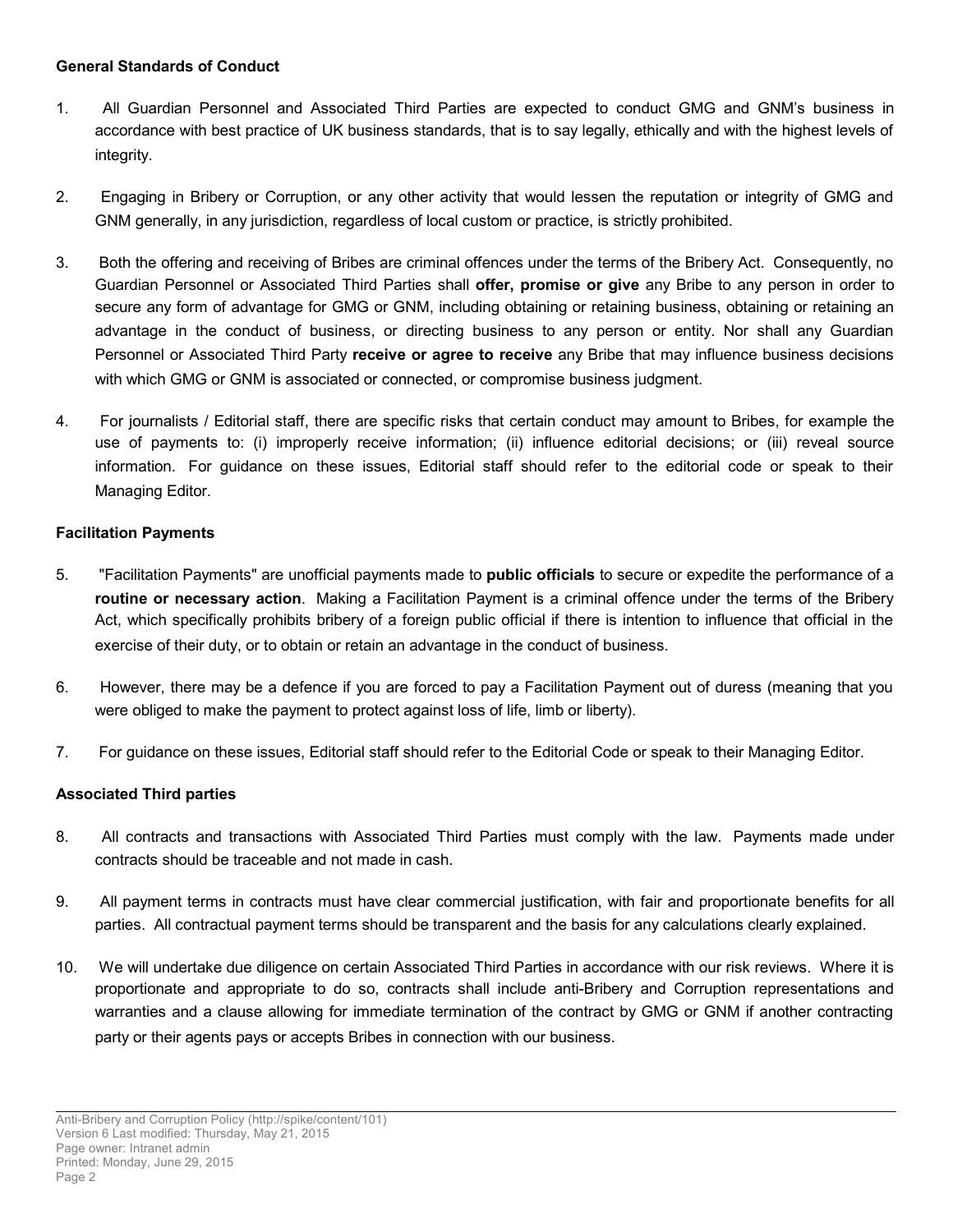#### **High Risk Territories**

11. Guardian Personnel should exercise special care when doing business or engaging in activity in high risk countries. [Transparency International](http://www.transparency.org.uk/) publishes an annual corruption perceptions index (<http://www.transparency.org/research/cpi/overview>), which provides a country by country scoring, which is available together with other useful information on Bribery and Corruption on their website. If you are travelling to or considering doing business in a country with a poor reputation for corruption, (a score of less than 50) additional due diligence and other procedures may be necessary. Please speak to your Managing Editor or director and contact [antibribery@theguardian.com](mailto:antibribery@theguardian.com).

## **Gifts**

**12.** Guardian Personnel may only give or accept gifts to or from suppliers and business partners of low value. They **may not give or accept valuable items or low value items on a frequent basis**. Guardian Personnel should refer to the Gifts and Hospitality policy (<http://spike/content/111>) for further details. Gifts should not be given to government officials even where they are of low value.

## **Hospitality**

- 13. Giving or receiving hospitality could potentially amount to a Bribe and thus a criminal offence under the Bribery Act if it is intended to induce or reward improper performance of a function or activity. However, **bona fide, proportionate and reasonable hospitality**, promotional and other business expenditure, which is in the legitimate interests of the business, is permitted under the Bribery Act ("Reasonable Hospitality").
- 14. Consequently, Guardian Personnel may give and accept Reasonable Hospitality.
- 15. Guardian Personnel may not give or accept **lavish or frequent entertainment**, or entertainment which is **not hosted**. Unhosted entertainment should be treated as a gift and employees should act in accordance with the policy on gifts.
- 16. Guidance is contained in GMG's Gifts and Hospitality Policy which Guardian Personnel should read.
- 17. Hospitality received by Guardian Personnel worth over £500 must be registered. For details of how to register such hospitality, please refer to GMG's Gifts and Hospitality Policy.

## **Political and Charitable Donations**

- 18. Neither GMG nor GNM make any political donations. Guardian Personnel wishing to make a political donation, may do so personally.
- 19. GMG and GNM may occasionally make charitable donations to a registered charity with the approval of a director or Managing Editor. Guardian Personnel may give to a registered charity via the Give as you Earn scheme.

## **What to do if you suspect a bribe? Reporting Procedures**

20. All incidents of alleged or attempted Bribery or Corruption by or to Guardian Personnel or Associated Third Parties,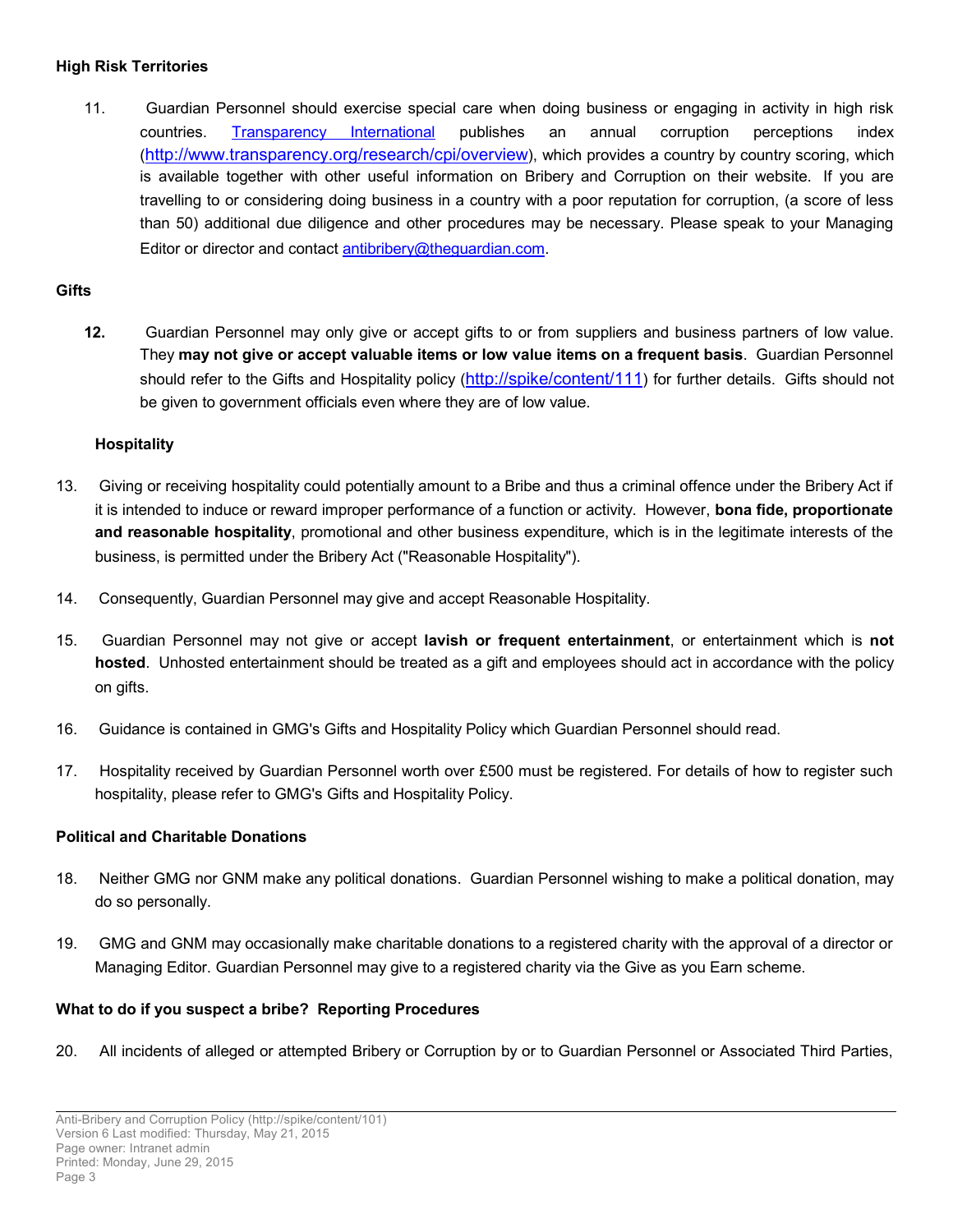including any threats, blackmail or extortion, should be **reported immediately to the Managing Editor and / or your director**. Turning a blind eye to an instance of Bribery may be treated as equivalent to committing the offending act.

- 21. Alternatively, Guardian Personnel may make an anonymous disclosure on the confidential hotline. (<http://spike/content/103>)
- 22. GMG will fully support all Guardian Personnel or Associated Third Parties who refuse to participate in Bribery and follow the agreed reporting process. **Nobody will be penalised for losing business through refusal to accept a Bribe.** Guardian Personnel may wish to refer to the Whistleblowers/Public Interest Disclosure policy. (<http://spike/content/120>)

#### **Potential Risk Scenarios - "Red Flags"**

- 23. The following is a list of possible red flags that may arise during the course of you working for GMG or GNM and which may raise concerns under various anti-bribery and anti-corruption laws. The list is not intended to be exhaustive and is for illustrative purposes only.
- 24. If you encounter any of these red flags, you must report them promptly to your manager and **OR** to [antibribery@theguardian.com](mailto:antibribery@theguardian.com):

(a) you become aware that a third party engages in, or has been accused of engaging in, improper business practices;

(b) a third party insists on receiving a commission or fee payment before committing to sign up to a contract with us, or carrying out a government function or process for us;

(c) a third party requests payment in cash and/or refuses to sign a formal commission or fee agreement, or to provide an invoice or receipt for a payment made;

(d) a third party requests that payment is made to a country or geographic location different from where the third party resides or conducts business;

- (e) a third party requests an unexpected additional fee or commission to "facilitate" a service;
- (f) a third party requests that you provide employment or some other advantage to a friend or relative;
- (g) a third party insists on the use of side letters or refuses to put terms agreed in writing;
- (h) you are offered an unusually generous gift or offered lavish hospitality by a third party.

## **Consequences and Disciplinary Action**

The Bribery Act is enforced by the UK Serious Fraud Office, with strict penalties of up to unlimited fines and 10 years in prison for those convicted of Bribery offences.

Any incident of possible Bribery in GMG or GNM will be investigated fully and if it is determined that a member of Guardian